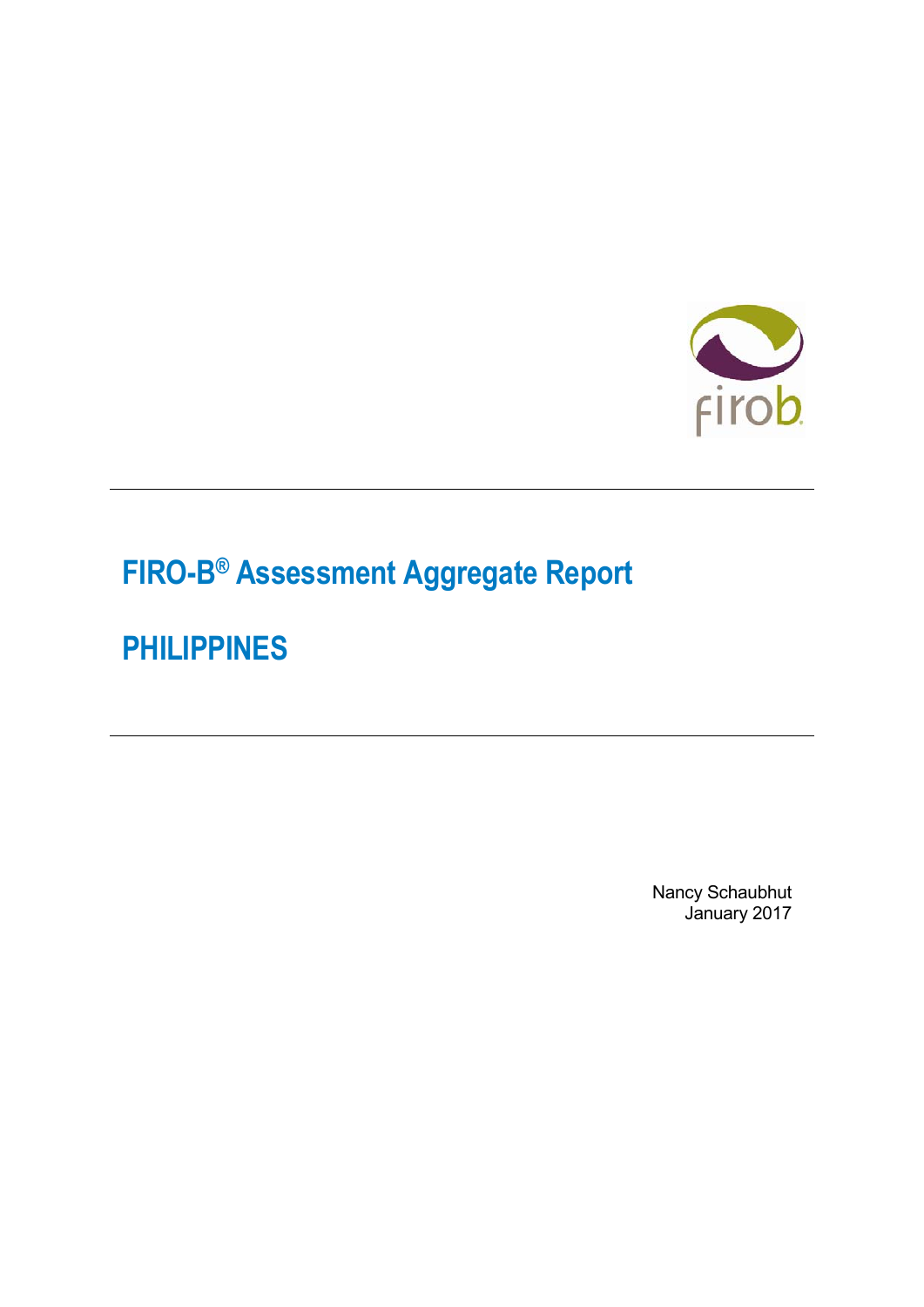## **INTRODUCTION**

This FIRO-B® summary for this Philippines sample includes 371 individuals who completed the FIRO-B® assessment from June 2008 – January 2017. All respondents reported their country of origin and country of residence as Philippines. Demographic information for this group is presented in Table 1.



*Note: N* = 371. Percentages in a given category may not total 100% due to rounding. Demographics for this sample are limited due to a high rate of non-responding.

### **PHILIPPINES SAMPLE AGGREGATE FIRO-B® SCORES**

Table 2 displays the average FIRO-B® scale scores for this Philippines sample. The scores shown in bold are averages, with the standard deviations in parentheses. Table 3 presents frequencies of categorical (low/medium/high) FIRO-B® scores. Overall, the results indicate that as a group, this sample has scores in the medium range for most FIRO-B® scales. For most people in this Philippines sample, their Expressed or Wanted interpersonal needs will vary depending on the situation or people involved. The medium-low score for Overall interpersonal needs indicates that most people in this sample probably work effectively on their own, like to concentrate on ideas or data, and consider themselves introverts.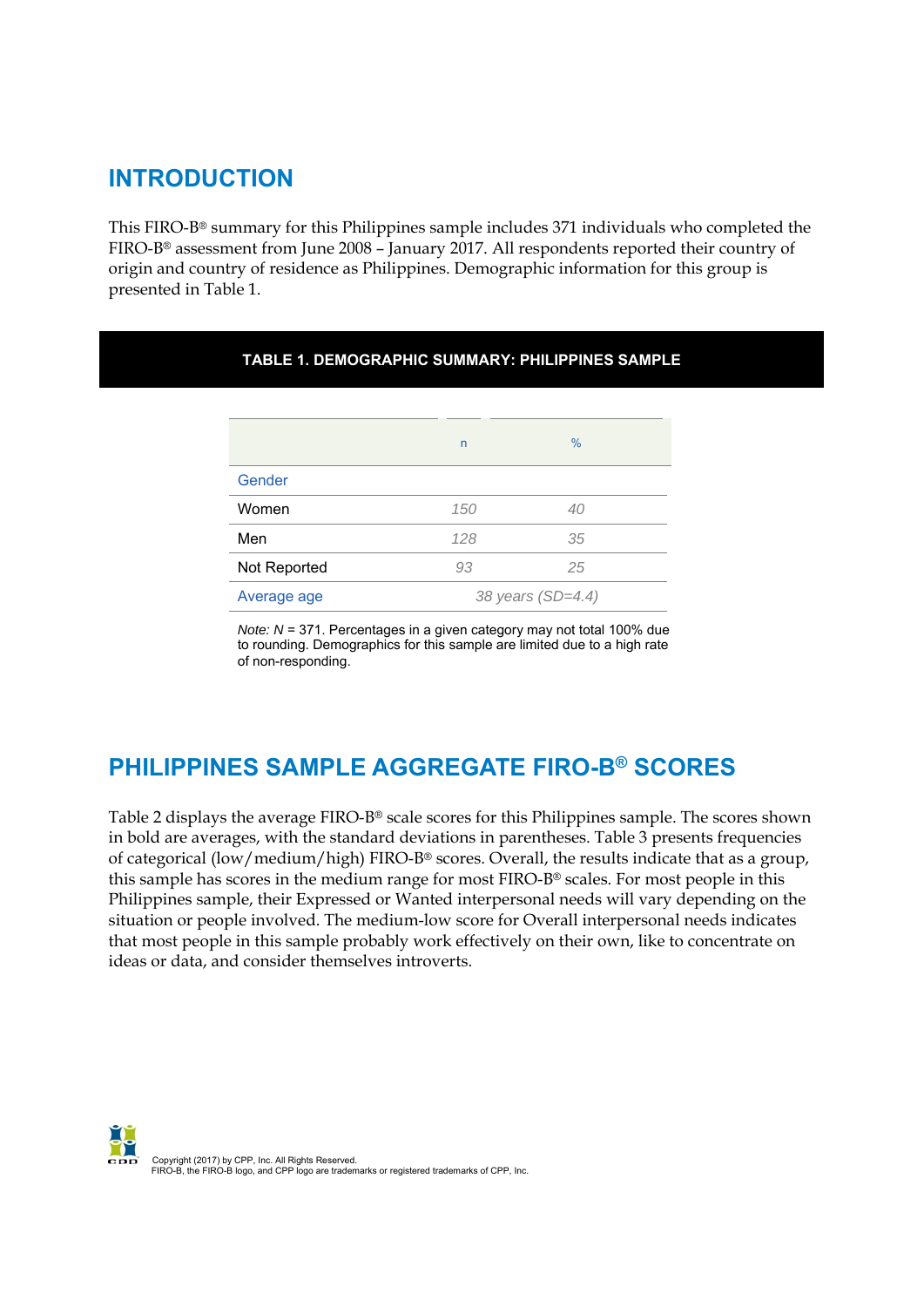#### **TABLE 2. FIRO-B® AVERAGE SCORE RESULTS FOR PHILIPPINES SAMPLE**

| <b>Total Expressed</b><br>13(5.2)<br>Medium<br>Most in this group<br>initiate activities with<br>others, but it clearly<br>depends on the                                                                                                                                                   |
|---------------------------------------------------------------------------------------------------------------------------------------------------------------------------------------------------------------------------------------------------------------------------------------------|
| people & the<br>situation.                                                                                                                                                                                                                                                                  |
| Range: 0-27                                                                                                                                                                                                                                                                                 |
| <b>Total Wanted</b><br>9(5.5)<br>Medium<br>Most in this group are<br>comfortable with<br>others initiating<br>activities, but it<br>clearly depends on<br>the people & the<br>situation.<br>Range: 0-27                                                                                     |
| <b>Overall</b><br>$22(9.4)$ Medium-<br>Involvement with<br>others can be<br>rewarding for most in<br>this group, depending<br>on the situation. Most<br>probably prefer to<br>work alone or with<br>small groups & tend<br>to be close with a<br>relatively select<br>group.<br>Range: 0-54 |
|                                                                                                                                                                                                                                                                                             |